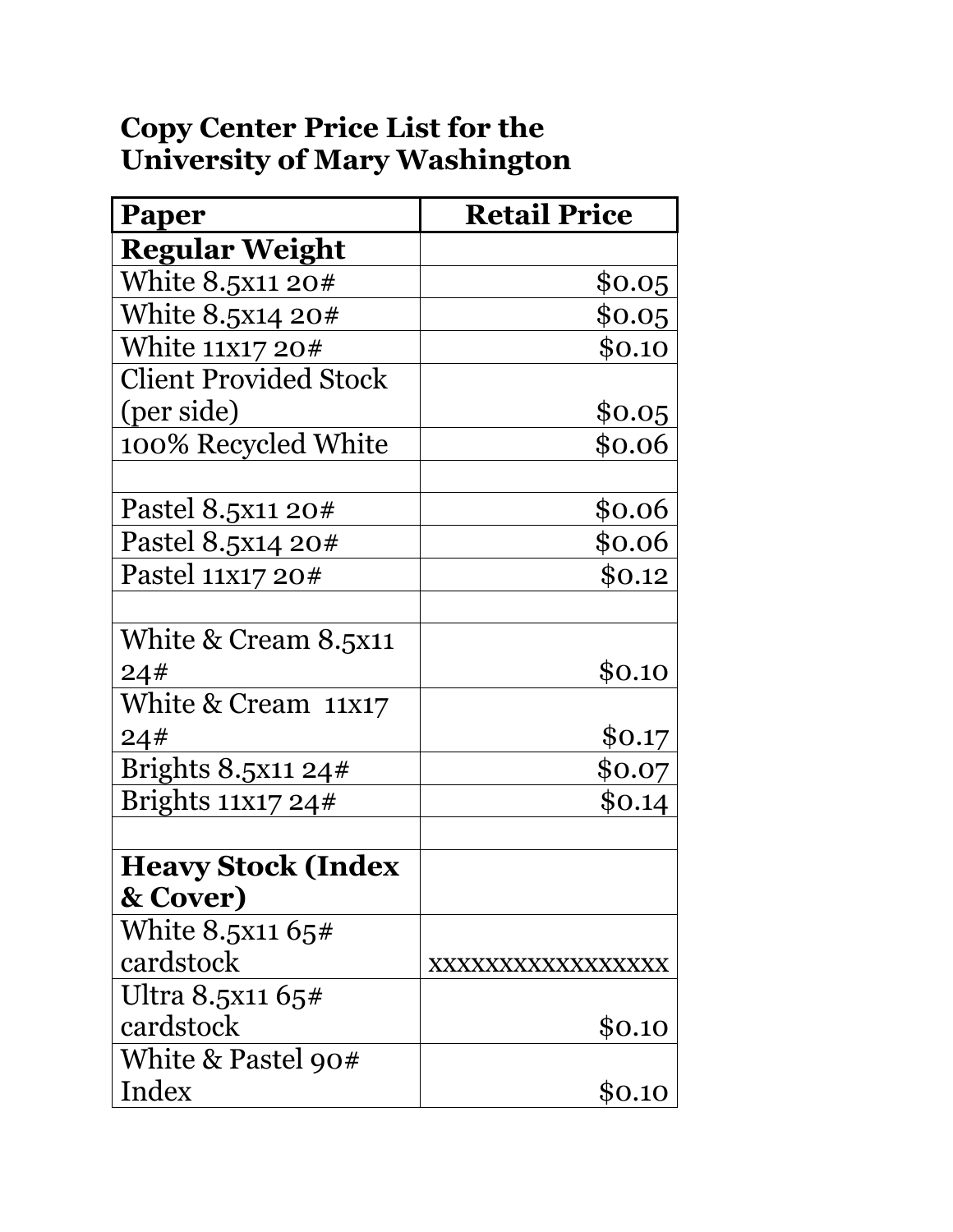| <b>Specialty Papers</b>      |                     |
|------------------------------|---------------------|
| Parchment 8.5x11             | \$0.10              |
|                              |                     |
| <b>Invitation Stock</b>      |                     |
| 8.5x11 80# Text              |                     |
| weight                       | \$0.24              |
| 8.5x11 80# Cardstock         | \$0.24              |
| ParkAvenue Envelopes         | \$0.15              |
|                              |                     |
| Generic UMW                  |                     |
| Letterhead                   | XXXXXXXXXXXXXXXX    |
| <b>Generic UMW</b>           |                     |
| <b>Envelopes</b>             | XXXXXXXXXXXXXXXX    |
|                              |                     |
| <b>Color Copies</b>          |                     |
| Set up fee for altering      |                     |
| color image                  | \$1.00              |
| 8 1/2x 11, reg white &       |                     |
| glossy                       | \$0.50              |
| 11x17, crdstk &              |                     |
| Specialty                    | \$0.70              |
| Circle color labels          | \$1.25              |
| <b>Photo Paper</b>           |                     |
| 8 1/2x 11 ( <b>2</b> up 4x6) | \$0.70              |
| 8x10                         | \$2.00              |
|                              |                     |
|                              |                     |
| <b>Specialty Items</b>       | <b>Retail Price</b> |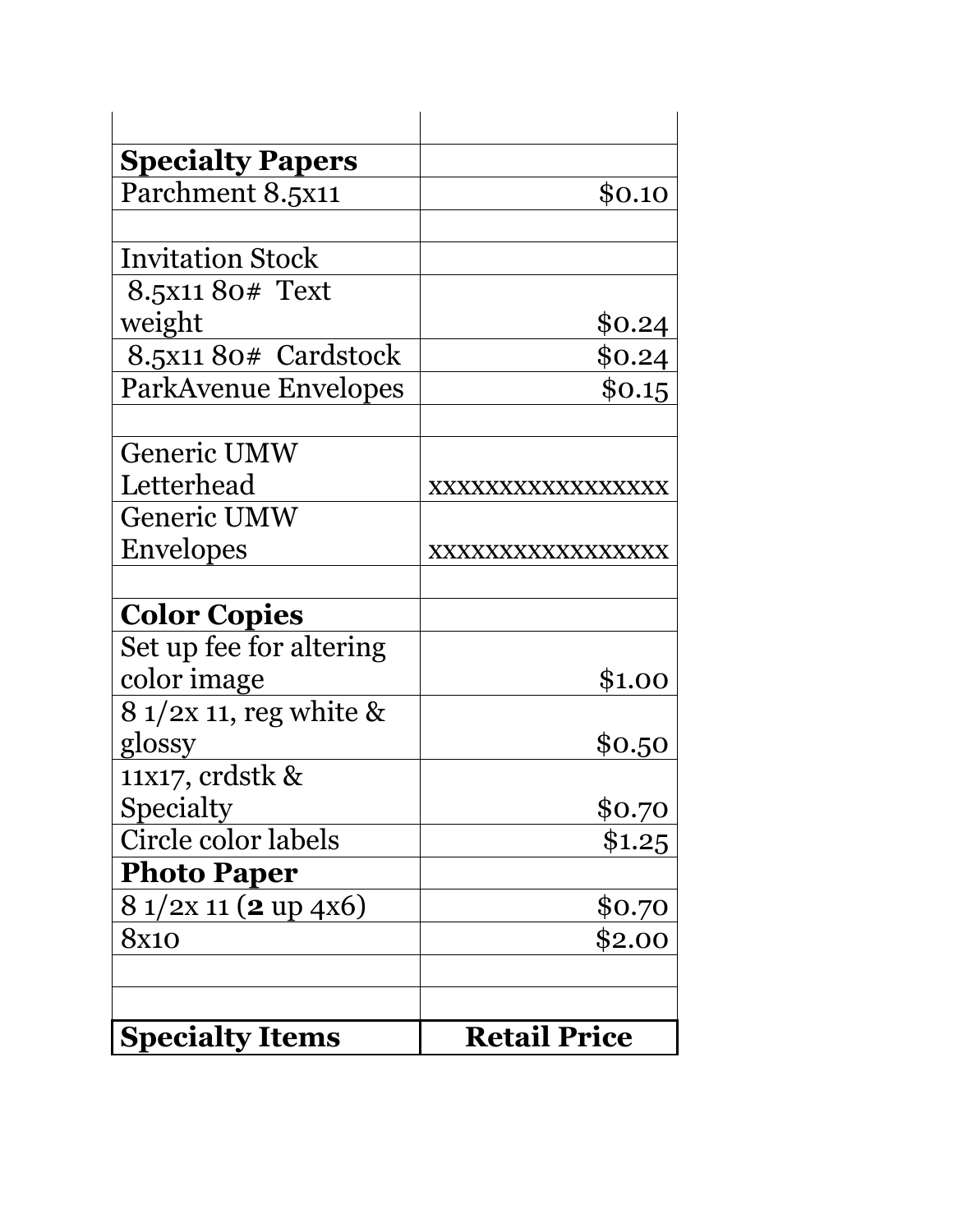| <b>Wafer Seals,</b>         |                    |
|-----------------------------|--------------------|
| <b>Applied</b>              | \$4.00/per 100     |
| <b>Wafer Seals</b>          | \$2.00/per 100     |
| <b>Tabs</b>                 | 0.35               |
|                             |                    |
| <b>Staples</b>              | 0.01               |
| <b>Saddle Stitch - each</b> |                    |
| book                        | Per Job            |
| <b>Shrink Wrap</b>          | \$.08 ea item      |
|                             |                    |
| <b>Transparencies</b>       | \$0.75             |
| <b>Color</b>                |                    |
| <b>Transparencies</b>       | \$1.00             |
|                             |                    |
| <b>Labels</b>               | \$0.45             |
| <b>Circle Labels</b>        | \$0.80             |
|                             |                    |
| Laminating                  |                    |
| 8.5x11                      | \$0.75             |
| 8.5x14                      | \$1.00             |
| 11X17                       | \$1.50             |
|                             |                    |
| <b>GBC</b> only             | \$1.00             |
| <b>GBC</b> with one clear   |                    |
| cover                       | \$1.25             |
|                             |                    |
| Scanning                    |                    |
| with free email             | \$.10 each page    |
|                             |                    |
|                             | \$5.00 for a paper |
| <b>Shredding Service</b>    | size box full      |